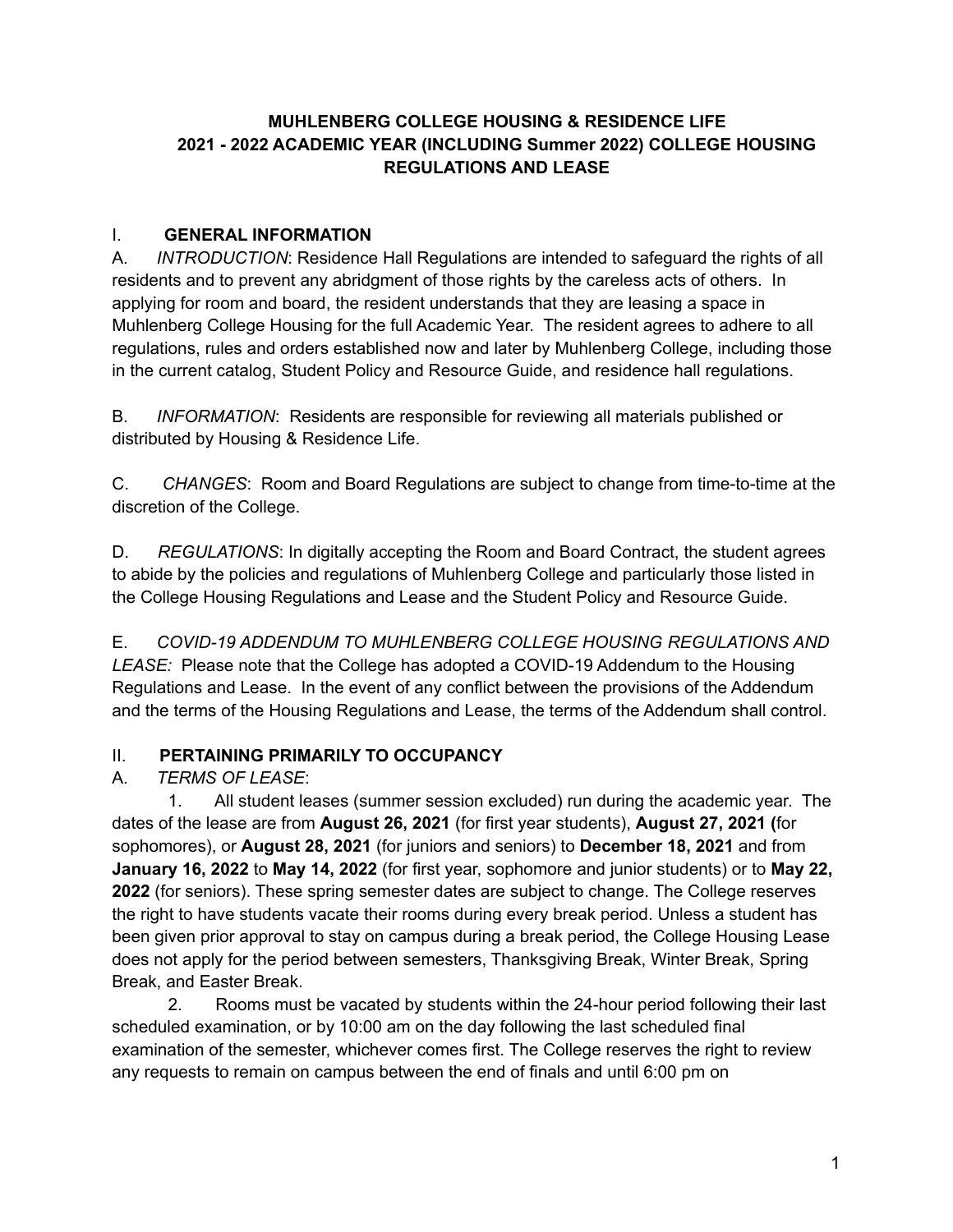Commencement day. **Seniors remaining on campus through Commencement may be relocated at the discretion of Housing & Residence Life.**

B. *OCCUPANCY*: The College reserves all rights in regard to the assignment of rooms and the termination of their occupancy. These rights include the authority to terminate the room contract of any student who violates College housing rules or the Regulations and Lease. No residents having been assigned to a room may transfer their assignment or permit other persons to occupy the room without submitting the necessary paperwork and obtaining permission from Housing & Residence Life. If a student is reassigned to a room other than the one originally assigned, all regulations will remain in effect. Muhlenberg College reserves the right to increase the capacity of any room by the assignment of additional students, and reserves the right to consolidate students when there is a need for additional space.

C. *RESIDENCE REQUIREMENTS AND ELIGIBILITY:* Muhlenberg College is a four-year, residential institution. Students are required to live on campus unless they apply for and receive permission to commute or live off campus.

1. Refer to the Commuter Policy found in the Student Policy and Resource Guide if the student is interested in requesting an exception to the residency requirement to live at their family home.

2. Refer to the Off Campus Policy found in the Student Policy and Resource Guide if the student is interested in applying to live off campus in local, landlord non-Muhlenberg owned properties. Please note that eligible juniors and seniors wishing to live off campus must submit an application and attend the required training. Students must not sign an off campus housing lease with a landlord, unless they have received final approval in writing from Housing & Residence Life. Muhlenberg College reserves the right to limit the number of students who live off campus. Filing an application does not guarantee approval. All approved students are required to submit their official off campus address and agreement to Housing & Residence Life. Once a student has signed their College Housing Lease, they will not be permitted to move off campus during the year of the signed lease unless they obtain special permission through Housing & Residence Life and the Dean of Students Office.

3. Students living on campus are expected to be enrolled as full-time day College students. Students who are day College degree candidates, but not full-time students, will be assigned space only with permission from Housing & Residence Life, the Dean of Students, and Dean of Academic Life. Students who drop below full-time status during the academic year must request permission to remain in College owned or leased housing in writing to the Dean of Academic Life and Dean of Students.

4. The withdrawal of a student during the term of the Lease does not entitle the student to claim a refund of room rent or remove liability for payment of the full amount due for the semester.

5. Selection of a space in College housing by a student who lives off campus is contingent upon available space. They are not guaranteed that there will be space available in College Housing. These regulations are valid for all housing processes, including the MILE Property lottery. (Note: This does not include students who are abroad, in New York City, or in Washington, DC).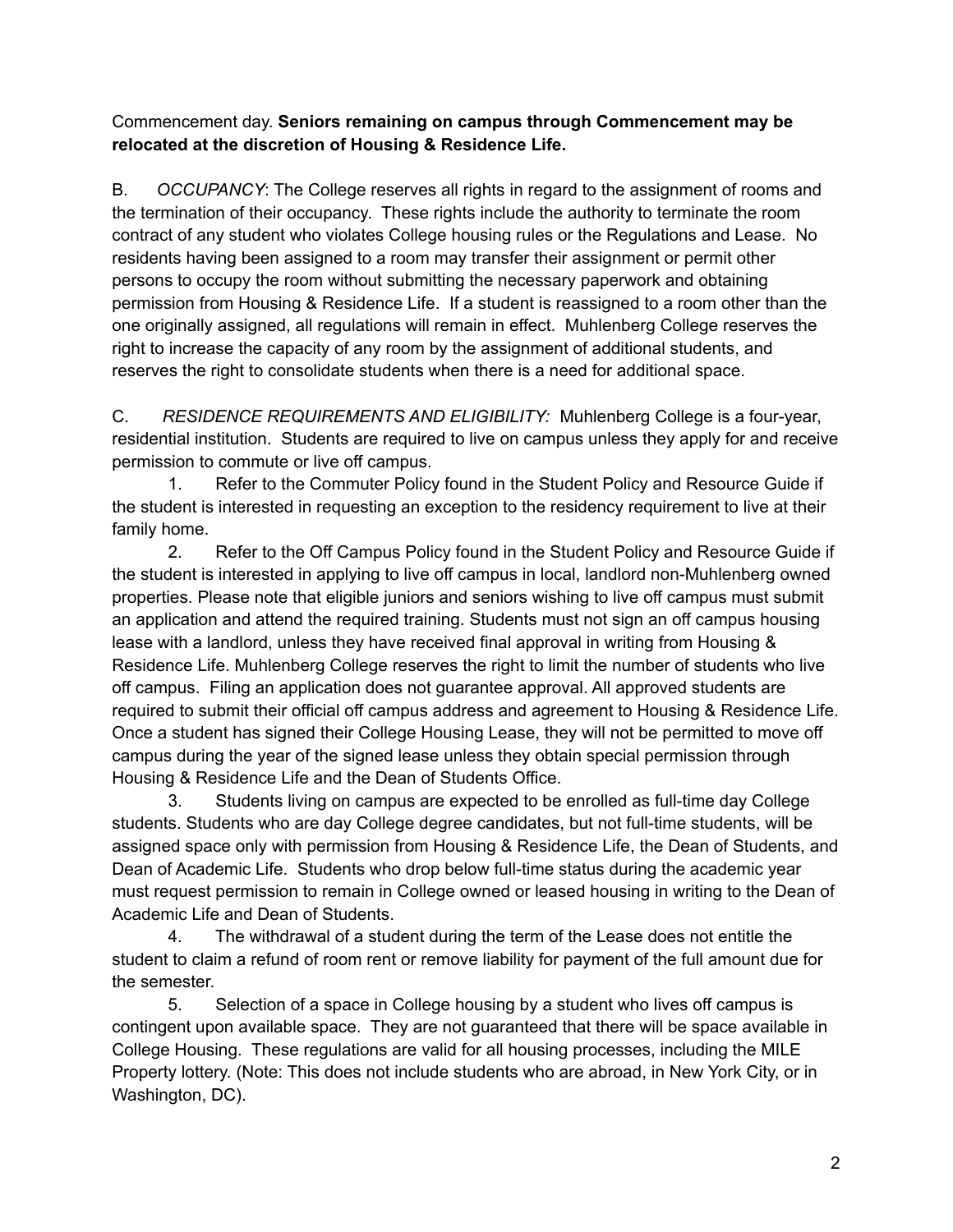6. No refund is allowable when termination of a Lease results from disciplinary action.

7. Failure to follow all established lottery and room selection policies and procedures will result in placement of the student on a waiting list with no guarantee of a room.

8. Misuse or excessive damage to an assigned room or College property may result in the loss of privilege to select particular residence hall building(s); and/or eligibility in future housing processes (Interest, Fraternity & Sorority Life Housing, MILE Lottery, and General Lottery).

## D. *BREAK OCCUPANCY*:

1. The College Housing Lease does not cover scheduled break periods. Students may occupy rooms during breaks only if such an option is announced by the College or if permission has been secured from Housing & Residence Life. The residence halls will close for vacation at 6:00 pm on the day classes end and reopen at 10:00 am the day before classes resume.

2**.** Rooms may be utilized by Housing & Residence Life during break periods in order to house students other than those normally assigned to that particular space. Students must follow the posted schedule for break closing and move out times.

E. *SUB*‑*LEASING*: Sub‑leasing of rooms is prohibited.

F. *WITHDRAWAL/LEAVE/SUSPENSION/EXPULSION/DISMISSAL*: Students who withdraw, take a personal or medical leave of absence, are suspended, expelled, or are otherwise dismissed from the College are required to remove their belongings from their residence hall and turn in their key(s) and student ID to Housing & Residence Life or the Campus Safety/Police Dispatcher Window within forty-eight hours from the time the withdrawal, leave, suspension, expulsion, or dismissal goes into effect.

G. *INTERIM SUSPENSION*: Students on interim suspension from College Housing pending a conduct hearing must vacate their room according to the information provided by the Dean of Students Office. The student must turn in their key(s) and student ID to Housing & Residence Life or the Campus Safety/Police Dispatcher Window at the time the interim suspension goes into effect.

H. *INTERIM REMOVAL FROM HOUSING*: In instances where there is a reasonable belief that a serious offense has occurred, the Dean of Students or the Dean's designee may require the immediate removal of the individual or individuals involved from College housing until a formal disciplinary hearing/adjudication occurs. The student must turn in their key(s) and student ID to Housing & Residence Life or the Campus Safety/Police Dispatcher Window at the time the interim suspension goes into effect.

I. *VISITOR POLICY*: Refer to the Visitor Policy.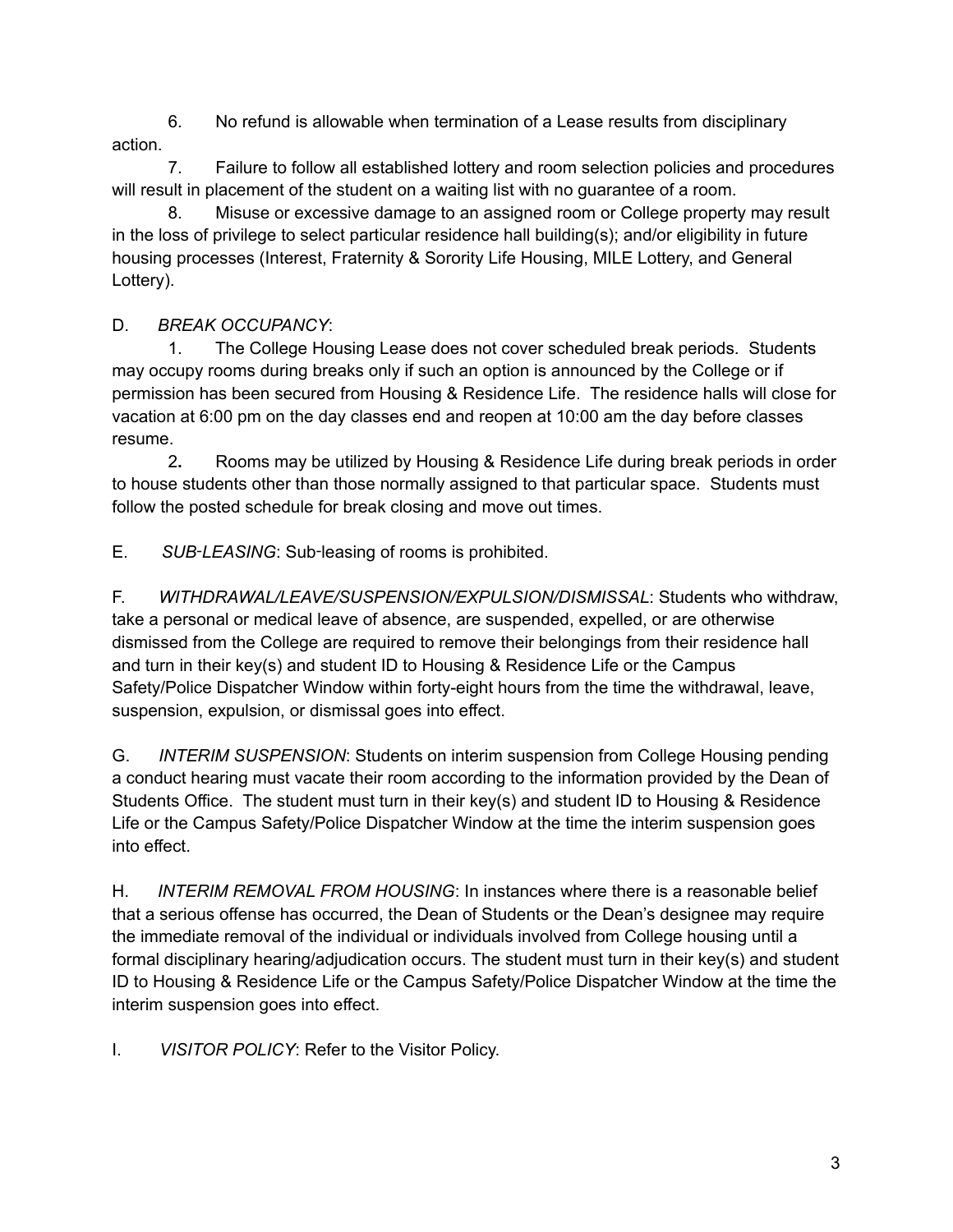J. *SMOKE FREE POLICY*: Refer to the Muhlenberg College Smoke, Tobacco and Nicotine-Free Campus Policy.

### III. **CONDITIONS OF OCCUPANCY**

A. *SECURITY*: Security is everyone's responsibility. Actions which compromise the security of residents or living areas, may subject the individuals responsible to fines, restitution, and/or disciplinary action.

B. *STUDENT PROPERTY*: The College assumes no responsibility or liability for damage or loss, by any cause, of personal belongings or other property of students or other persons. **By signing or digitally accepting this Lease, the student hereby releases the College and its employees, contractors and agents of and from any and all liability arising from or in connection with such damages or losses, from any cause whatsoever, including negligence.** The safekeeping of student property is the responsibility of each individual student and no reimbursement from the College can be expected for the loss of such property. Rooms should be locked at all times and valuable property secured. Property remaining in student rooms upon termination of Lease becomes the immediate property of the College. Students are urged to confirm that they are covered under their family's homeowner's or renter's insurance policy and to make arrangements for additional insurance coverage if necessary.

C. *LOSS OR THEFT*: Losses or thefts should be reported immediately to Campus Safety/Police and then to a Housing & Residence Life staff member.

D. *HALL SPORTS*: Recreational activities may not be played in areas that are potentially hazardous to a residence hall or its occupants. Games utilizing balls, Frisbees, water guns, or other potentially destructive objects may not be played in the residence halls or in individual rooms.

E. *RESTRICTED ITEMS*: To prevent personal injury and/or damage to property, the possession or use of any potentially dangerous item or material is strictly forbidden in the residence halls or on campus. Such items are subject to confiscation and the bearer to disciplinary action. Such prohibited items include, but are not limited to: any firearms, ammunition, air‑guns, tasers, compressed air canisters, spring type weapons, sling shots, martial arts weaponry, explosives, firecrackers, chemicals, portable heating units of any kind, halogen lamps, multi-bulb lamps with plastic shades, homemade TV and radio antennas, candles, incense, water balloons, dart‑boards, knives, swords, whips, switchblades, and waterbeds (see also: Fire Prevention). Spray-painting in residence halls is prohibited. Please note that any sanitary items, condoms, or wipes are not permitted to be flushed.

F. *REFRIGERATORS AND MICROWAVES*: Students must comply with the Refrigerator and Microwave Policy as stated on the Housing & Residence Life website.

G. *SOLICITATION*: For the protection and privacy of residents, solicitations are not permitted in residence halls. Solicitation is defined as door-to-door selling and advertising or displays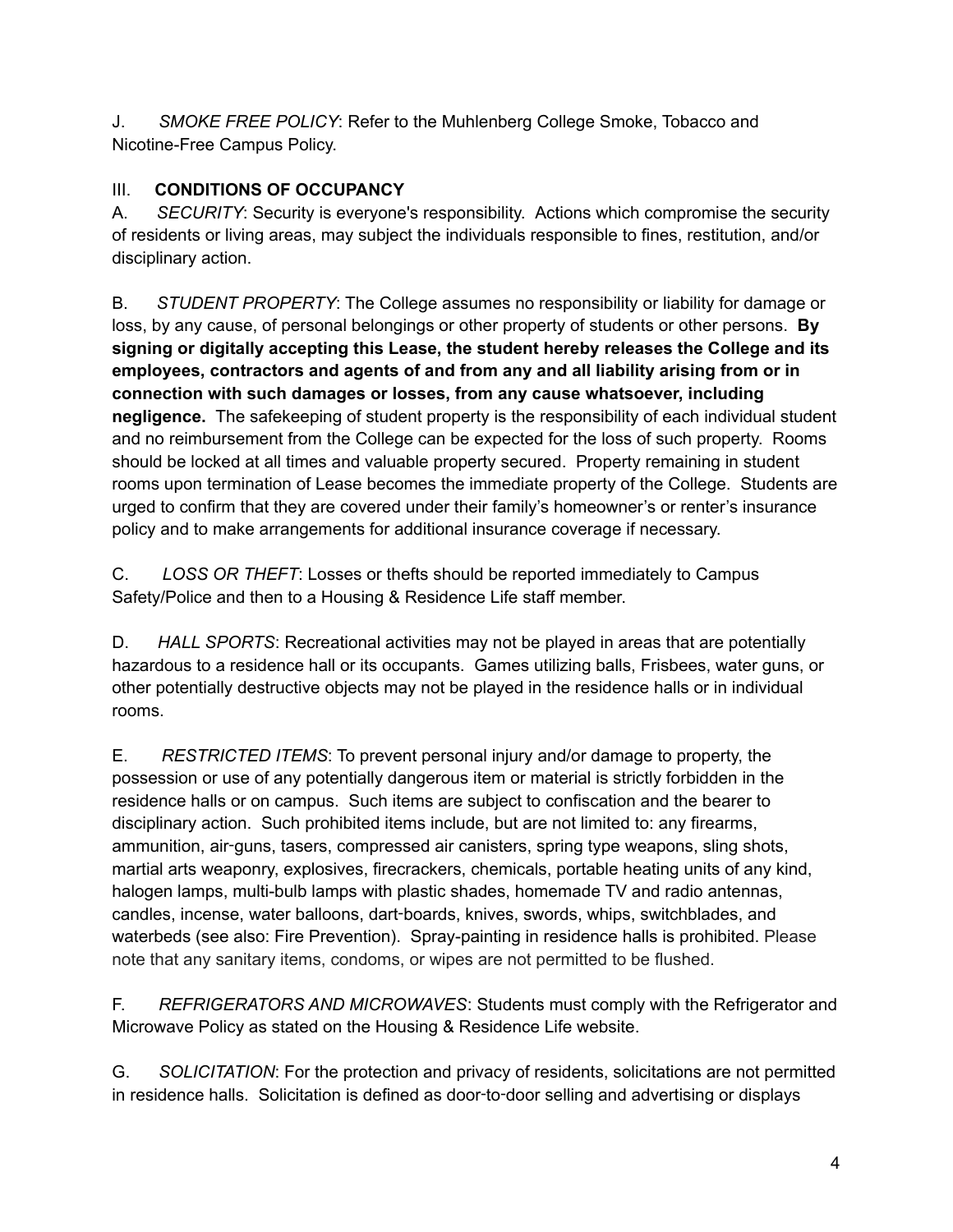accompanied by persons selling or taking orders. Student groups soliciting for College related businesses or causes must obtain written permission from Housing & Residence Life. Please refer to the Vender Sales/Solicitation Policy in the Student Policy and Resource Guide.

H. *STORAGE*: **There is no storage available to students on campus during the academic year, during break periods or between sessions.** Bikes may not be stored in common areas. Students are permitted to store their bikes in their rooms.

I. *RIGHT OF ENTRY*: Authorized representatives of the College shall have the right to enter any room at any time for maintenance, repairs or inspections for health, security and safety hazards. In addition, the College's Department of Campus Safety/Police may conduct Administrative Searches of College-owned student residences if a Campus Safety Officer reasonably believes (i) that an Administrative Search may be advisable based on available information in connection with a potential violation of College policies or regulations; (ii) that an Administrative Search may be advisable to obtain evidence in connection with a College proceeding under the Student Code of Conduct or the Equal Opportunity and Nondiscrimination Policy; (iii) that an Administrative Search may be advisable in response to a request to check on the health and welfare of a student; or (iv) that there exists an emergency involving imminent danger to life, safety, security, health or property.

In all non-emergency situations regarding maintenance, repairs or inspections for health, security and safety hazards, campus personnel will knock and identify themselves prior to entering a student's room. In regard to an Administrative Search of College-owned student residences, except in cases of exigent circumstances, the College will make every effort to notify students in advance of entry and will attempt to conduct a search in the presence of the student(s) in question and, if a search is being made in order to obtain evidence for a College judicial proceeding, a third party, preferably a professional staff person from Housing & Residence Life or their designee, shall be present.

J. *FURNITURE*: Furniture is not to be removed from lounges or other public areas. Students found with such furniture in their rooms are subject to fines and/or disciplinary action. All original College furniture must remain in the room to which it was originally assigned at all times and may not be stored or removed. College furniture secured to walls may not be detached. College furniture may not be disassembled or used for any other purpose than those intended by the manufacturer.

K. *INVENTORY*: Students are held responsible for the condition and cleanliness of their room and its furnishings and for any loss or damage other than normal wear that may occur during their occupancy. Upon occupying a room, all students must complete an inventory form and are subject to being billed for damage not accounted for on this form. Damage and loss will be determined through comparative inspections conducted by Housing & Residence Life (prior to arrival and after departure). If a student changes rooms, it is their responsibility to contact their current RA for damage assessment. It is also their responsibility to complete a new inventory form for their new location with their new RA. Students who do not appeal a damage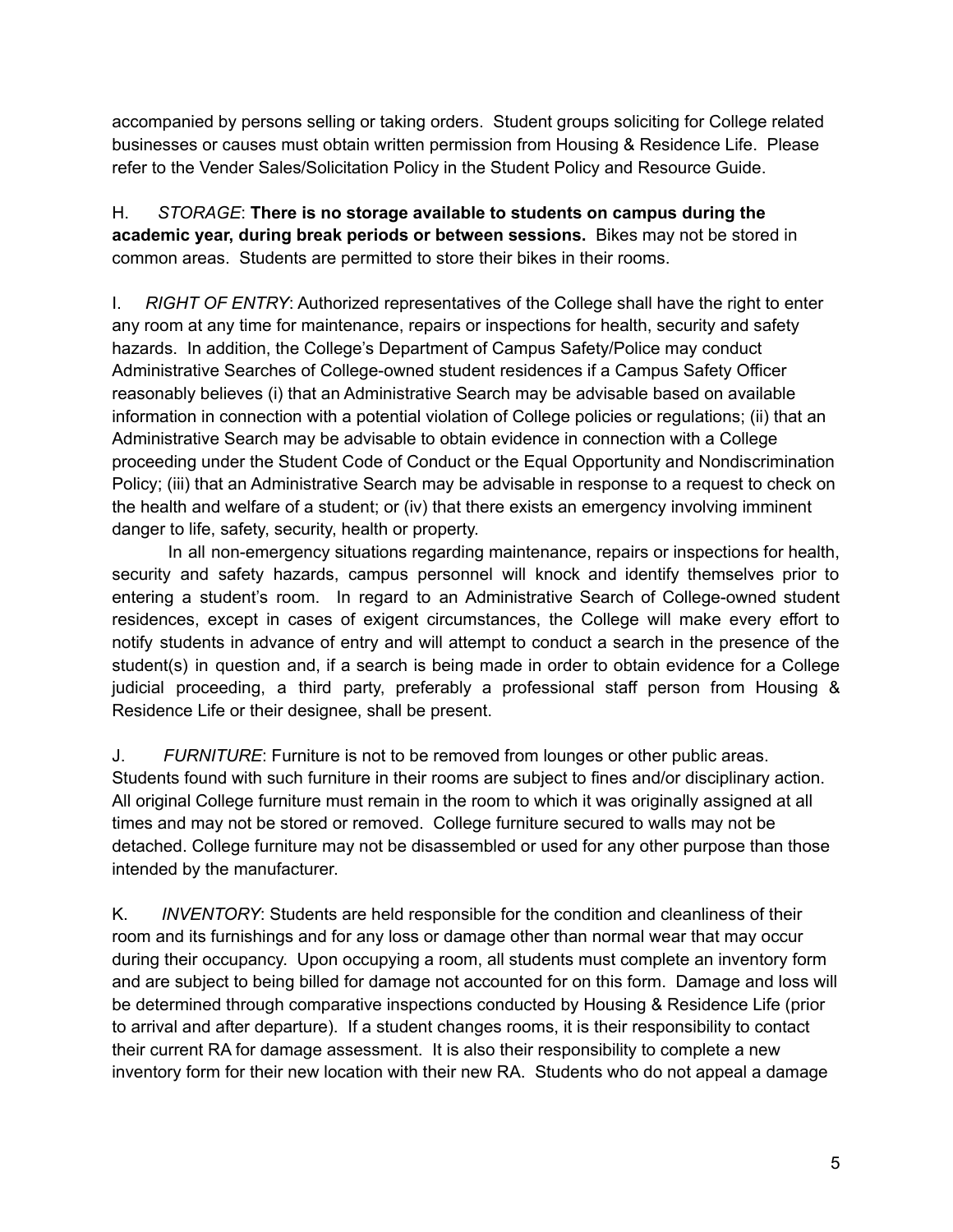bill within the specified time frame (as noted on their damage bill) will lose their right to appeal the charges.

L. *ROOM DECORATIONS*: Decorations must be removable without damage to paint or finished surfaces of the room. Nails, tacks, scotch tape, plastic hooks, adhesive stickers, contact paper, decals and paneling are considered damaging and are prohibited. **No object may be hung from the ceilings, pipes or fire safety equipment**.

M. *COMMON AREA DAMAGES*: Students are responsible for public areas in their residence halls. A charge for damage done in a given residence area (including furnishings, vending equipment, and so forth) will be distributed among the residents in that area when it cannot be determined which individuals are responsible for the damage or theft in accordance with the damage procedures established by Housing & Residence Life. Common area damage billing will be assessed after damage occurs.

N. *EXCESSIVE CLEANUP*: Any excessive cleanup, which goes beyond the normal custodial service, will be charged to the student responsible. If it cannot be determined who is responsible, the charge will be distributed among the residents in that particular living unit. The minimum charge will be a three-hour overtime charge for each custodial staff member performing the cleanup.

O. *REPORTING OF DAMAGE*: All students are expected to promptly report any damage, malfunction, destruction, or loss of College property to Housing & Residence Life and/or Campus Safety/Police.

P. *LOFTS*: Handmade lofts are not permitted in College owned or leased housing. Students may only loft their beds when additional bed end pieces are available and must request these pieces through Housing & Residence Life if the pieces are not already in their assigned room. There is no guarantee that bed ends will be available at all times.

Q. *PAINTING AND WALLPAPERING OF ROOMS*: Room, room furnishings, windows, and doors (either side) may not be painted by students. Additionally, students may not apply temporary or permanent wallpaper to any surface in the room.

R. *TERMINATION OF OCCUPANCY*: Each room must be emptied of all belongings at the end of the period of occupancy and the student must return any key(s). Any student owned furniture (including student carpeting) or refrigerators left behind will be discarded by the College, and students will be billed for their removal. No student belongings will be allowed to remain in a room over the summer. This also applies to students who are only in campus housing for the fall semester and must remove all belongings and return key(s) before winter break and/or students in housing over the summer who will not be on campus in the fall. Trash left in any room will be discarded by the College, and students will be billed for their removal. Failure to check out properly may result in a fine.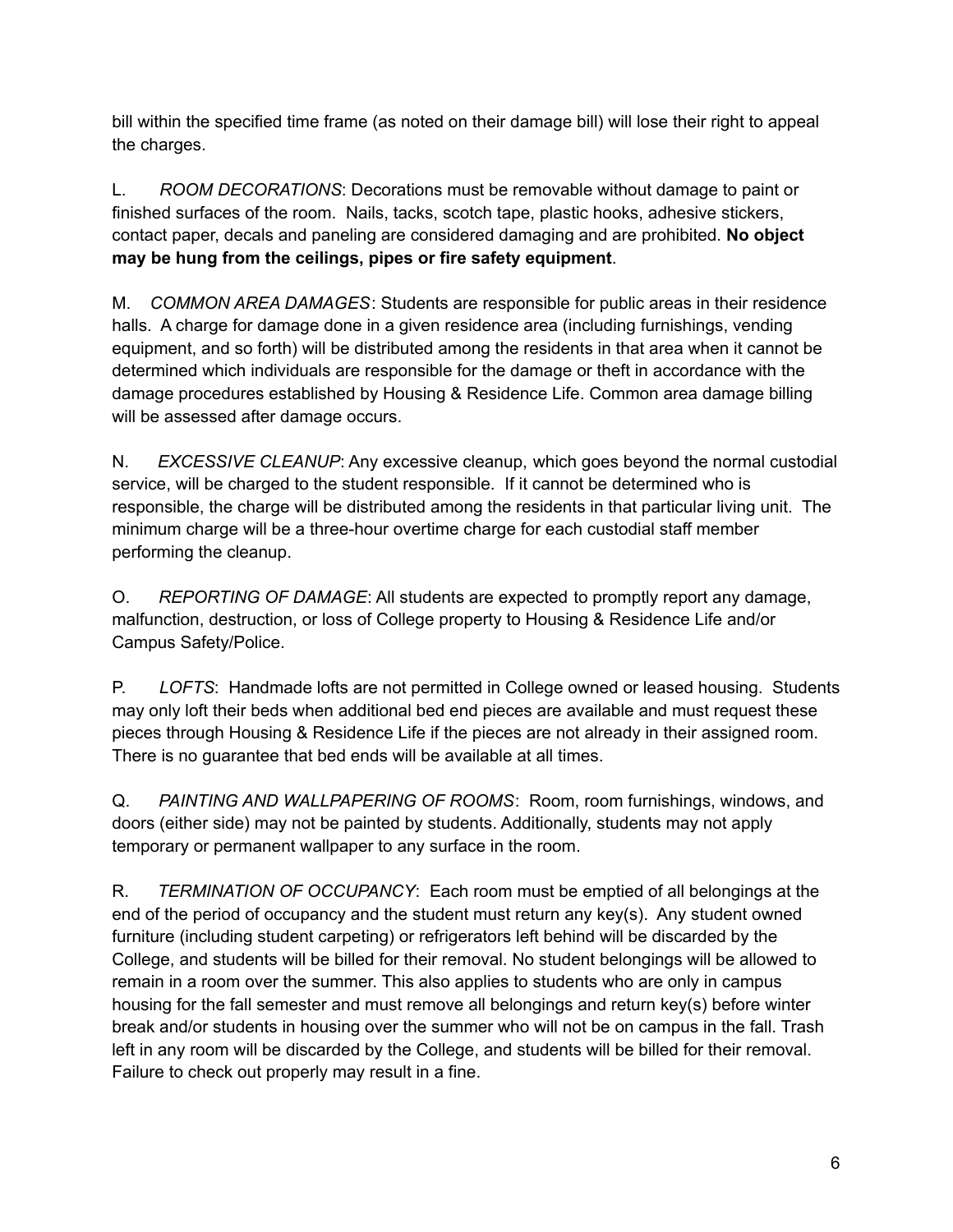S. *TRASH*: Students are responsible for removing personal trash directly to the dumpsters. Removal of recyclable materials to the appropriate containers also remains the responsibility of each student. Individuals, wings, halls, and entire buildings will be held responsible where trash is deliberately left in and around public areas of a residence hall. Failure to follow this policy is a violation of the residence hall contract and may result in disciplinary action and/or fines.

T. *ADJACENT GROUNDS*: Residents who misuse lawns, trees, shrubs, bushes, hedges, and driveways adjacent to College housing may be subject to replacement costs, disciplinary action, and/or fines.

U. *RESTRICTED AREAS*: Residents are specifically prohibited from entering restricted areas such as roofs, mechanical equipment rooms, attics, balconies, buildings closed for vacation, construction sites, etc. Additionally, windows should not be used as a regular means to exit or enter a room. These offenses are punishable by disciplinary action.

V. *CUSTODIAL SERVICE*: Custodial service is provided for all common areas only. Student interference with service may result in disciplinary action and fines. Cleaning of student rooms is the responsibility of the individual residents.

W. *RESERVATIONS OF PUBLIC AREAS*: Use of facilities forms may be obtained in the Seegers Union to reserve any public room in any residence hall as well as other public rooms and outside spaces on campus. All forms must be completed and approved in advance of the date of the event and in accordance with the Seegers Union Policy.

X. *NOISE*: Stereo music and other loud sounds and noises interfere with the normal functions of the campus and are disruptive to the community. Such loud music or noise infringes upon the rights of others to study, to conduct classes, or to carry on necessary duties and functions at the College. Housing & Residence Life establishes standard quiet hours. Stereo speakers or amplification devices shall not be placed in windows with sound directed outside. Further, any loud noises or music which unduly disturbs the peace of the College community when reported to Campus Safety/Police, Housing & Residence Life staff, Dean of Students Office, or any other representative of Muhlenberg College may result in disciplinary action. If loud noises or music is heard outside of an individual's room/suite/apartment/house and a complaint is made to either Campus Safety/Police and/or Housing & Residence Life, the student in that particular room may be subject to disciplinary action. Quiet hours are from 11:00 pm through 7:00 am on Sunday through Thursday, and 1am through 7:00 am on Friday and Saturday. The 24-hour consideration hour policy is always in effect. 24-hour quiet hours are in effect from the end of the last day of regular classes through the end of the final exam period.

- Y. *PET POLICY*: Refer to the Pet Policy.
- Z. *AIR CONDITIONERS*: Refer to the Air Conditioner Policy.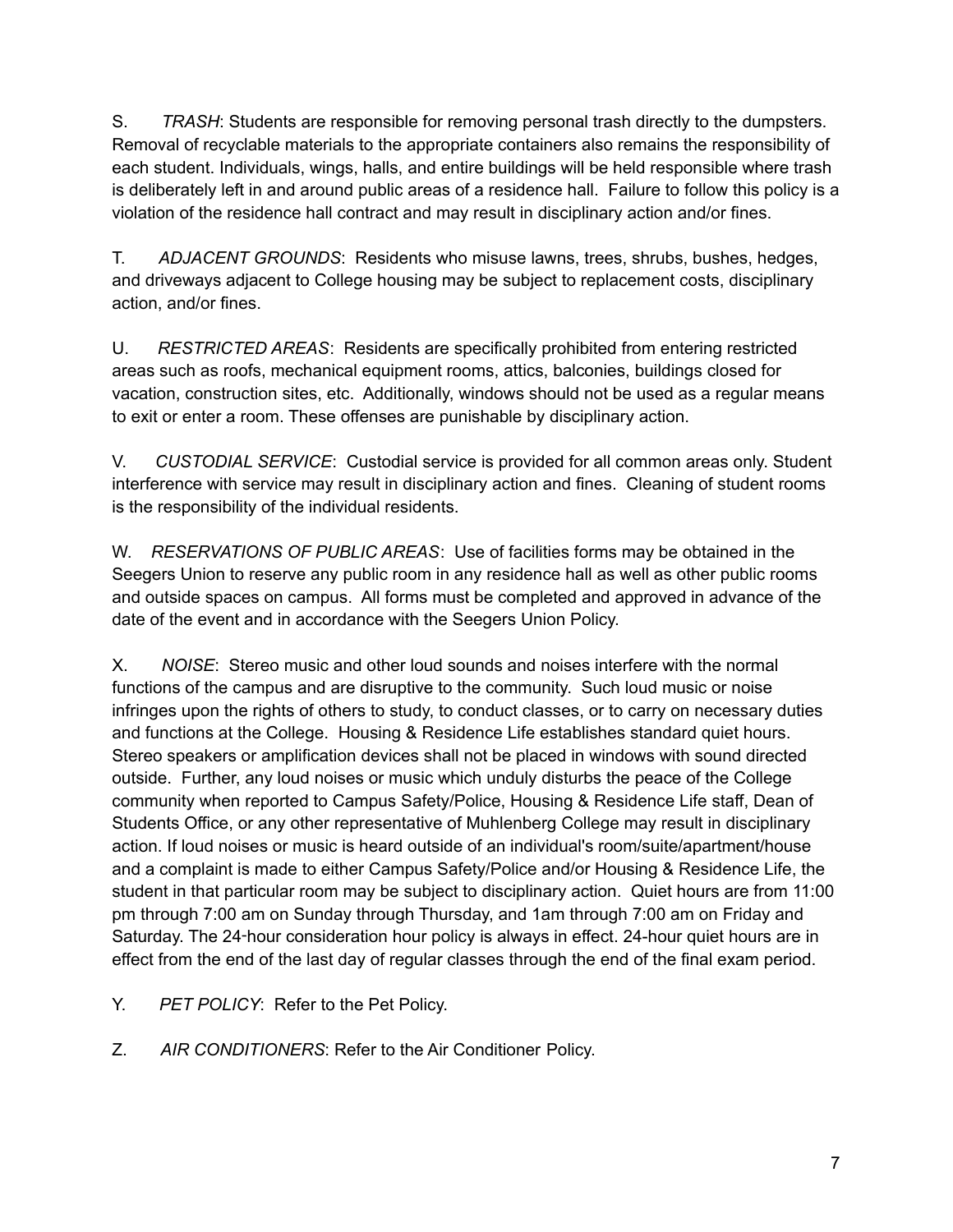AA. *ALCOHOL POLICY*: Students must comply with the Student Alcohol Policy as stated in the Student Policy and Resource Guide.

BB. *DRUG USE POLICY*: Students must comply with the Drug Use and Controlled Substance Policy as stated in the Student Policy and Resource Guide.

CC. *COMMUNICATION SERVICES:* The College is the sole provider of communication services, including but not limited to voice, data, basic cable TV, and internet services, for all College Housing. Residents may not independently contract for those services provided by the College.

### IV. **PERTAINING PRIMARILY TO SECURITY**

A. *KEYS*: The unauthorized possession, alteration, or defacement of any key and the illegal entry of any room or College Housing unit by any means, is strictly prohibited and may result in disciplinary action up to and including expulsion from the College.

*B. STUDENT IDs*: Students must carry their student IDs at all times while on campus and must be presented on request by a College official. Giving an ID card to anyone or leaving it in an accessible place to provide unauthorized access to a room or building is a violation of the residence hall contract and may result in disciplinary action.

C. *MASTER KEYS*: Hall Directors, Resident Advisors and Housing & Residence Life Student Employees are the only students authorized to hold and use master keys. Unauthorized possession or use of master keys may subject students to disciplinary action.

### D. *EXTERIOR DOORS*:

1. All residence halls are locked 24 hours a day.

2. Campus Safety/Police must be called if the doors are broken and will not lock. In addition, report maintenance problems relative to building security to Campus Safety/Police.

3. All locks and simplex readers to exterior doors are secured during break periods when College Housing is closed (i.e. Thanksgiving Break, Winter Break, Spring Break, and Easter Break). All lock changes are at the discretion of Housing & Residence Life, Campus Safety/Police, and/or Plant Operations.

4. Propping exterior doors and/or allowing unauthorized individuals into College owned residences are prohibited. A student found violating the above may be subject to disciplinary action.

### E. *LOST KEYS*:

1. Lost keys must be promptly reported to Housing & Residence Life.

2. Upon notification of a lost room key, the lock will be changed and the student responsible will be charged for the cost of the lock core(s) and issuance of keys to all residents. All lock and key charges will be invoiced on student accounts. Lock change charges vary depending on location. The standard charge for a room is \$75.00-\$100.00.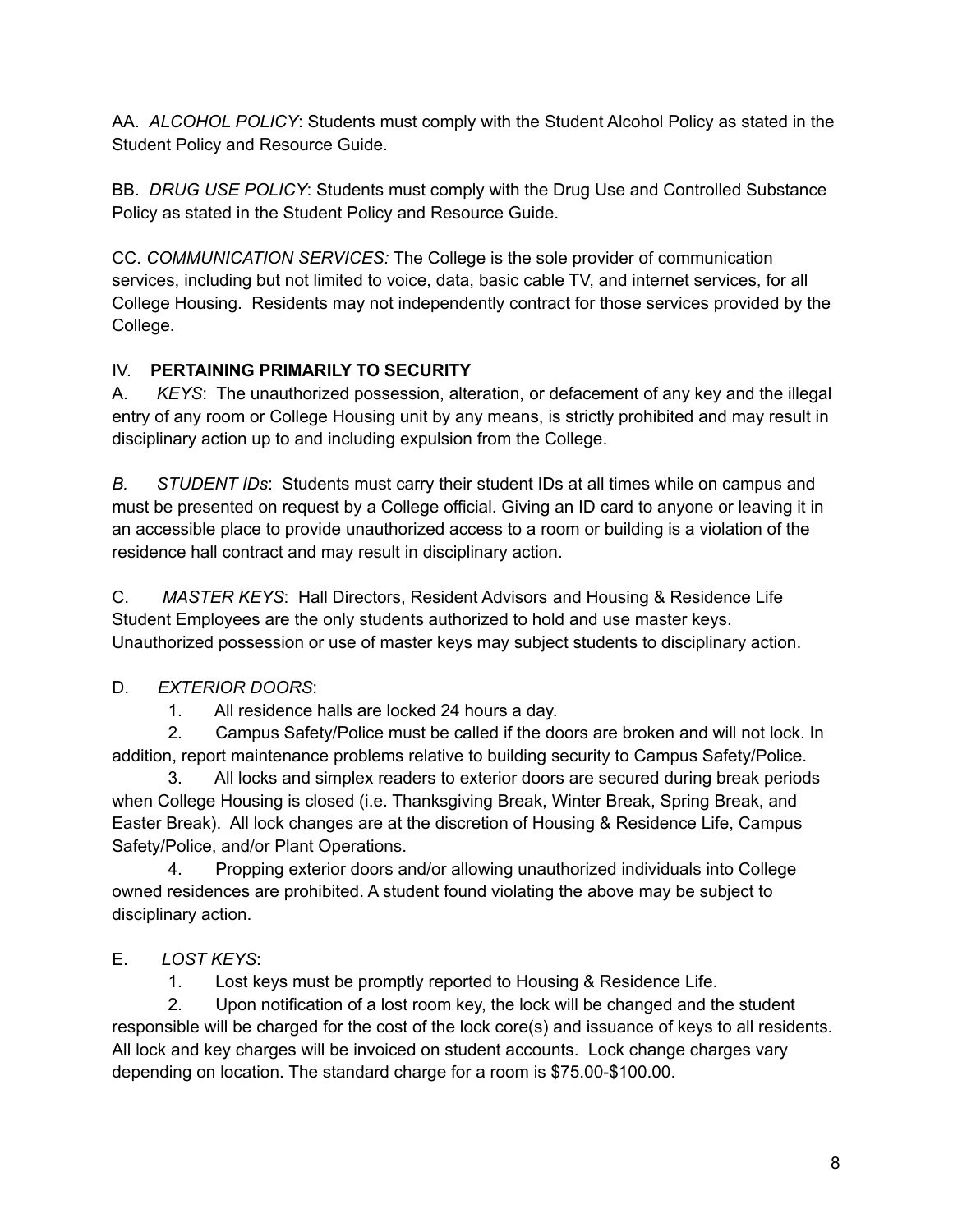3. For the security of the affected residents, loss of keys to houses may result in re-keying of the entire building at the expense of the responsible student.

4. Loss of keys in Benfer suites or MILE Houses/Apartments will result in changing all the affected cores on the unit system at the expense of the responsible student.

5. Students will normally be charged for all replacement keys and lock changes unless it is determined by the College locksmith that the breakage was due to a malfunction of the lock.

6. Students are not permitted to allow another individual to use their key(s). A student who allows another individual to use their key(s) may be subject to disciplinary action.

F. *BROKEN or BENT KEYS*:

1. Broken or bent keys must be returned to Housing & Residence Life to obtain a new key at no charge.

2. Students who do not return broken or bent keys will be charged for a lock change as noted above in section E. *Lost Keys*.

G. *LOCK*‑*OUTS*: During office hours, students locked out of their rooms may go to Housing & Residence Life to obtain a duplicate key (proof of identification will be required). Duplicate keys must be returned within 24 hours or a lock change will be issued and the student will be issued the standard lock change charges. Hall Directors and Resident Advisors are also available to assist students with lock‑outs.

H. *KEY COLLECTION* during check out: All keys must be returned to Housing & Residence Life within the 24-hour period after the termination of lease or permanent withdrawal from the room. Keys not returned after that period of time will result in billing for a lock change.

# V. **FIRE SAFETY RULES AND REGULATIONS**

### A. *FIRE ALARMS AND EQUIPMENT*:

1. Fire equipment is to be used only as necessary in the case of fire. Its use and misuse must be reported to Housing & Residence Life and/or Campus Safety/Police immediately so that it may be restored to useful condition with no unnecessary delay.

2. Fire equipment includes (but is not necessarily limited to) fire bells, pull stations, alarms, extinguishers, hoses, exit signs, smoke detectors, sprinkler systems, instruction signs, equipment cases, and electrical panels.

3. Students face fines and disciplinary action for needlessly tampering with, discharging, stealing, or improper use of fire alarms and/or equipment.

4. When the person responsible for tampering with fire alarms and/or equipment cannot be identified, individuals residing within the section will be billed the cost of the entire fine plus maintenance charges in accordance with the College damage assessment procedures.

5. Students who tamper with fire alarms and/or equipment are subject to arrest and prosecution by the City of Allentown in addition to College disciplinary action, fines up to \$300, and/or reassignment.

6. The College reserves the right to issue other sanctions ranging from fines up to \$300 to expulsion.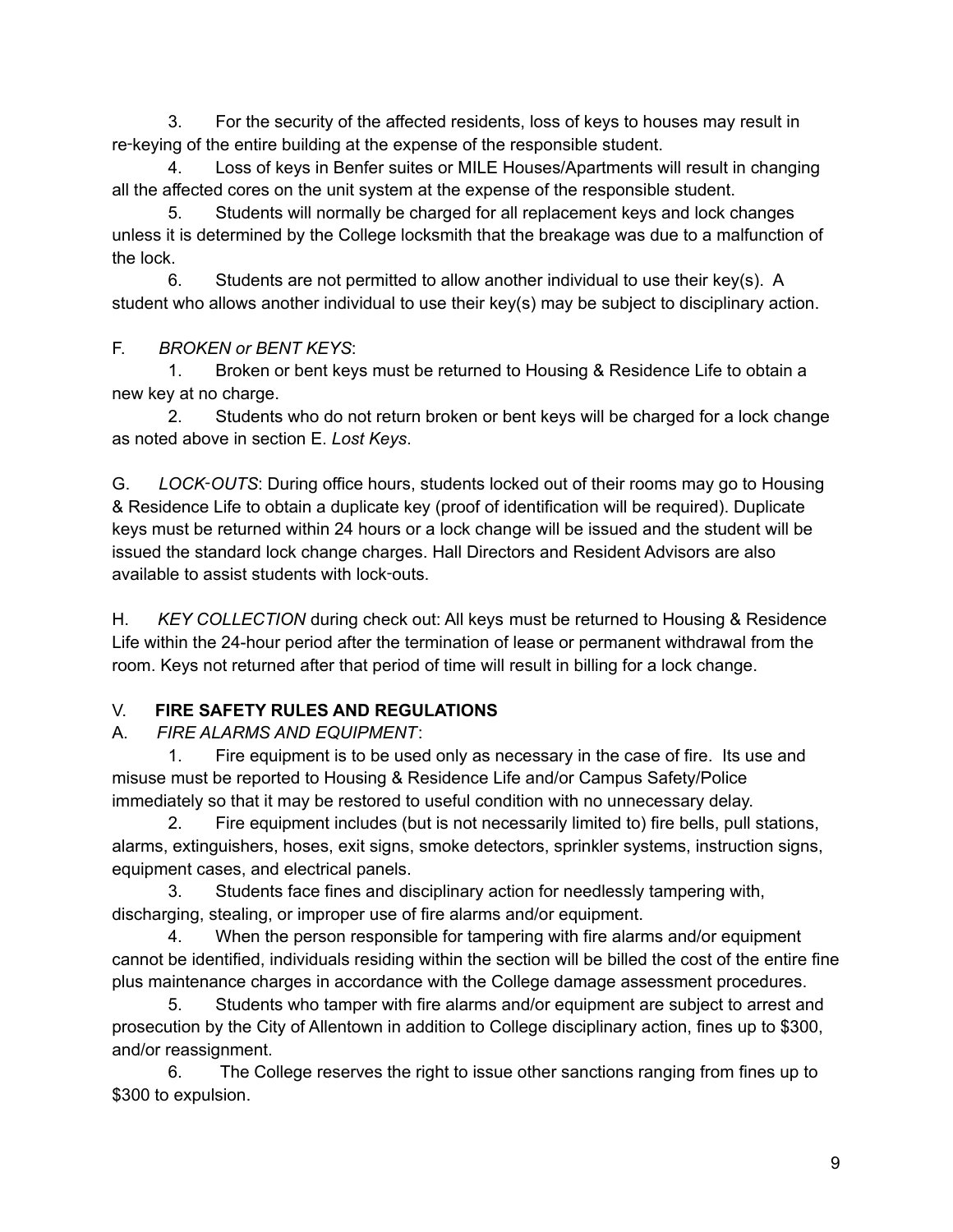7. Failure to evacuate a building during a fire alarm may result in disciplinary action and/or fines up to \$300.

### B. *FIRE PREVENTION*:

1. Students are expected to be alert at all times to the hazards and dangers of fire in their area and to exercise all proper precautions to prevent fire, notify proper authorities of any potential fire and safety hazards, and promptly report a fire.

2. Students are expected to help prevent false alarms and should report any tampering with the alarm system to Campus Safety/Police.

3. Flammable substances and solids, such as gasoline, benzene, naphtha, cleaning fluids, explosives, and fireworks may not be used or stored in residence halls. Lighted candles, incense, kerosene lamps, halogen lamps and student installed electric heaters may not be used in the residence halls.

4. ALL COOKING MUST BE CONFINED TO DESIGNATED COOKING AREAS. Use of electrical appliances such as hot plates, heating coils, coffeepots, popcorn poppers, electric frying pans, toaster ovens, irons, and electric heaters are prohibited in student rooms and social lounge areas. Pod style coffee pots or electric kettles with enclosed heating elements are permitted. All appliances must be UL approved with UL approved cords. Low wattage electrical equipment and attached cords must also be UL approved. The College reserves the right to determine the danger of electrical appliances and remove them.

5. Storage or placement of any items (including trash, bicycles, boxes, furniture, etc.) in public areas such as corridors, stairwells, or balconies is prohibited. The College will remove items placed or stored in public areas with a charge for their release. Items may not be left outside residence buildings at any time (i.e. trash cans).

6. All decorations used in corridors or public areas shall be flameproof or made of fire-resistant materials. The College reserves the right to remove any and all decorations that do not comply.

7. Hanging of cloth material along walls is discouraged for safety reasons. No material or paper may be draped or affixed overhead or from ceiling pipes.

8. Section and fire doors are to remain closed at all times. Residents of the section will be held responsible when the doors are blocked or propped open. A door will be considered propped if there is any physical obstruction (such as tape, stones, cardboard, trash cans, etc.), which prevent it from closing or locking.

9. Any additional lighting (i.e. string lights) must be UL approved. No lights may be strung from any pipes or fire/safety equipment or across the ceiling.

10. Any violation of the above fire prevention regulations may be subject to disciplinary action and/or fines.

### C. *FIRE DRILLS AND SAFETY INSPECTIONS*:

1. All persons must evacuate the building when a fire alarm is sounded.

2. Campus Safety/Police shall be responsible for establishing procedures for

supervised fire drills in residence halls in compliance with local and state fire safety regulations.

3. Alarm systems shall not be tampered with or tested by unauthorized persons.